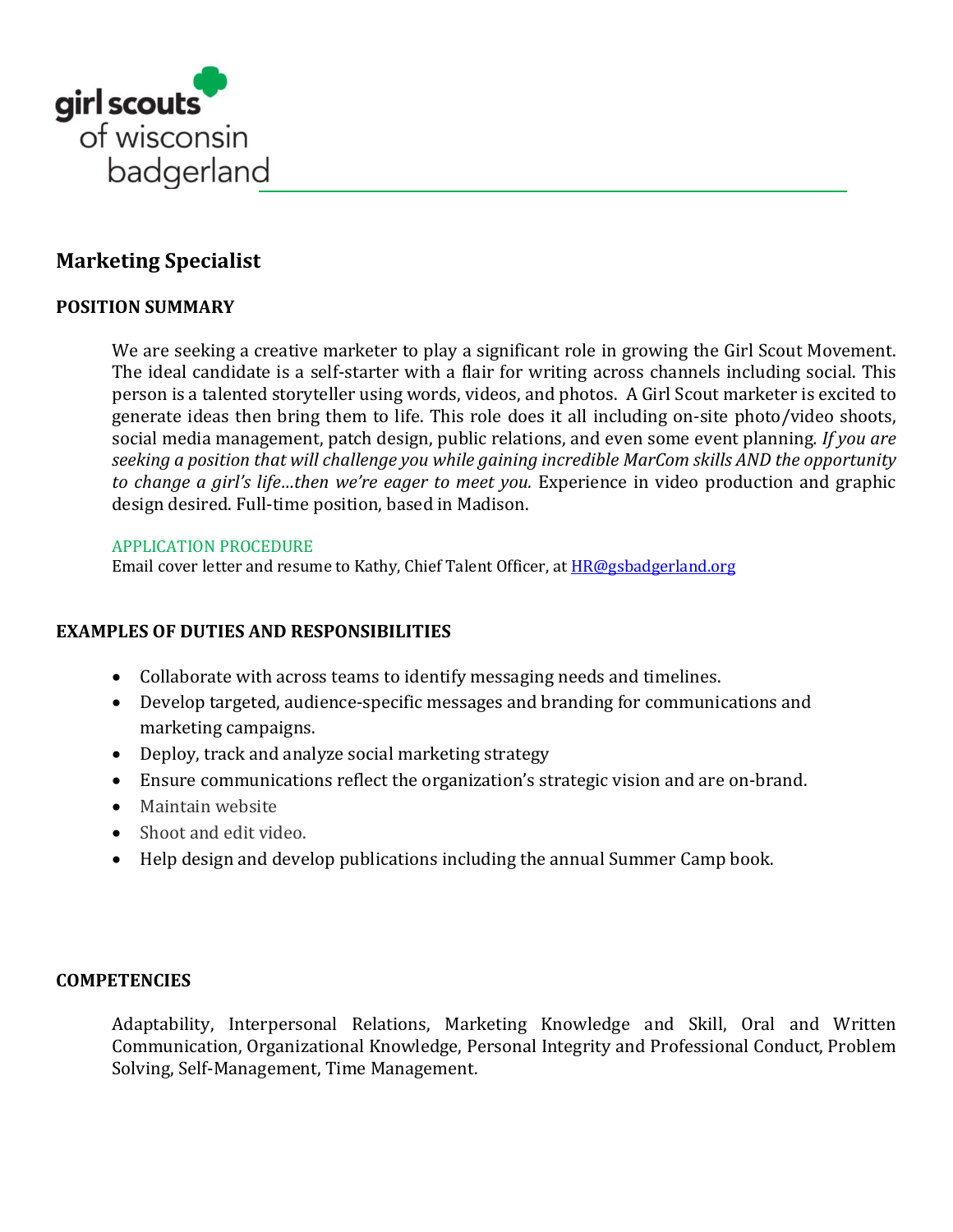

## **QUALIFICATIONS**

To perform this position successfully, an individual must be able to perform each essential duty satisfactorily. The requirements listed below are representative of the knowledge, skill and/or ability required. Reasonable accommodations may be made to enable individuals with disabilities to perform the essential functions.

- Excellent communication skills; clear and effective written and verbal communicator.
- Exceptional writing skills: ability to create exciting, creative and compelling content.
- Excellent graphic design skills with the ability to blends words and visuals while staying on brand tone.
- Must be able to craft messages for different audiences while maintaining brand integrity.
- Knowledge of Adobe Creative Suite is required.
- Video editing competency.
- Attentive to details.
- Manage multiple priorities and deadlines effectively.
- Deadline driven.
- Available to occasionally work irregular hours, including some evenings and weekends.
- Capable of lifting 25 pounds.
- Work with individuals from diverse racial, cultural, religious, and socio-economical backgrounds in a professional manner.
- Be (or become) a registered member of Girl Scouts of the USA.

## **Core competencies and areas of expertise**

- Self-management and Confidence An initiative-taker who can work independently with minimal oversight; continually reassessing own skills and identifying areas for improvement; adaptable, organized, and attentive to detail.
- Active Listening Skillfully uses active listening techniques to create dialogue and build relationships with potential new members, volunteers, staff, and communities.
- Conflict Management ability to anticipate, prevent, and resolve conflicts while maintaining productive working relationships (for example, with customers, vendors, or coworkers); distinguishes between disruptive conflict and constructive differences; identifies common interests to resolve differences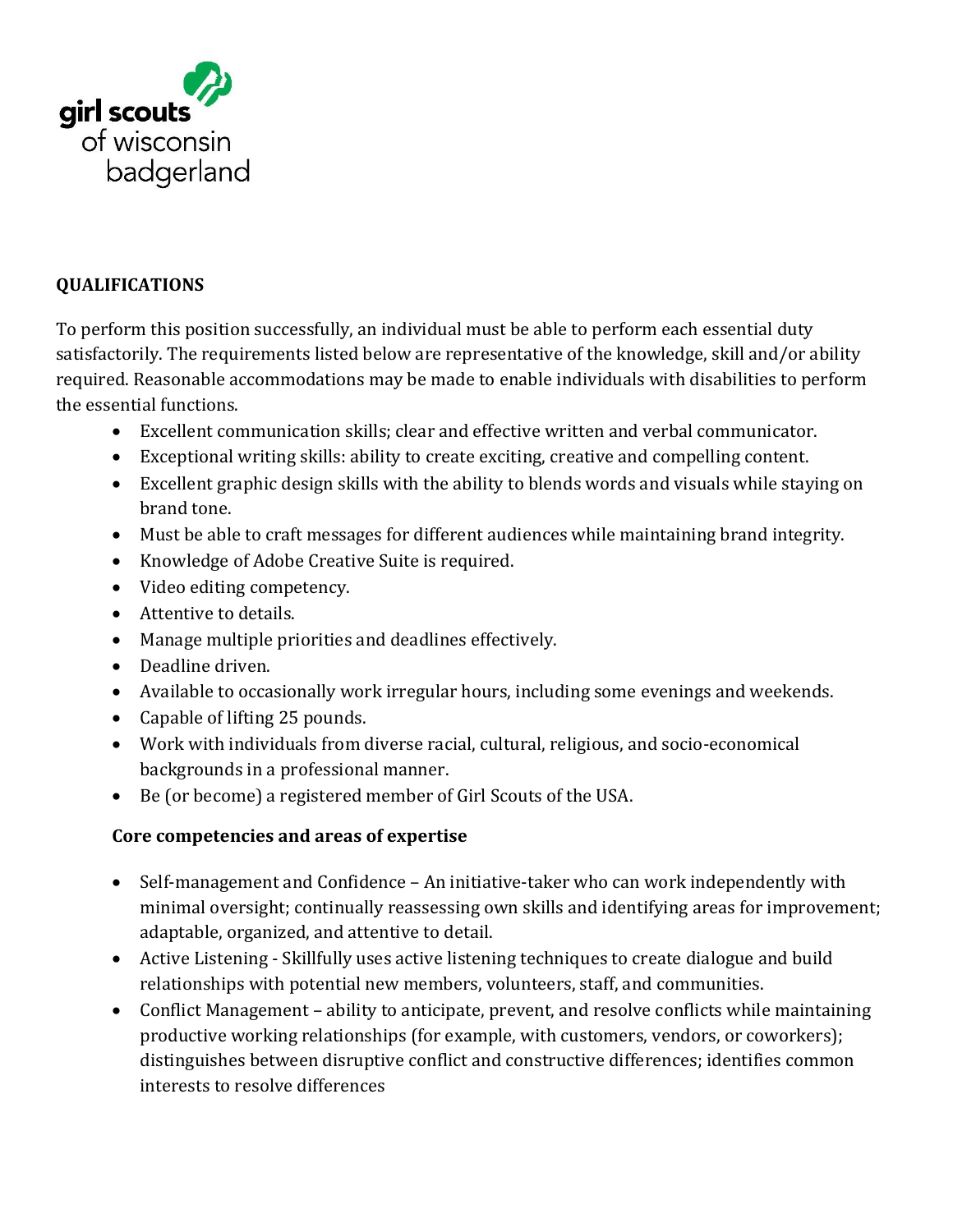

- Judgment and Decision-Making recognizes when immediate action is required and when sufficient information has been obtained to make a decision; supports decisions or recommendations with data and/or reasoning; defines and implements solutions to problems.
- Interpersonal Relations Establishes rapport at all organizational levels; respectful, considerate, and responsive to the feelings and capabilities of others; has demonstrated ability to work with a wide range of sensitive and confidential issues. Expert at conflict management and resolution.

## **Education or Experience**

- Bachelor degree or Associates Degree in communications, writing, marketing, public relations, advertising or related field desired
- Equivalent of education and experience will be considered.
- Prior social media and/or marketing experience competitive

## **The Following Requirements Apply to All Positions**

- Cope with stressors and demands that are associated with the job and/or the work environment so that acceptable and defined levels of performance and overall contribution are maintained. While all jobs involve dealing with stressors, the particular stressors may vary job to job.
- Adaptable and flexible work environment including but not limited to working overtime as business needs may require, handling more than one task concurrently, easily adapting to new assignments, systems, and tools; produce clear, concise, accurate written communication, clearly conveying thoughts and ideas to peers, management, and customers; establish and maintain positive work relationships with peers, management, and customers; displaying willingness to understand diverse points of view; assuming ownership of assignments; and completing commitments on time. While all of these continuing responsibilities apply to all jobs